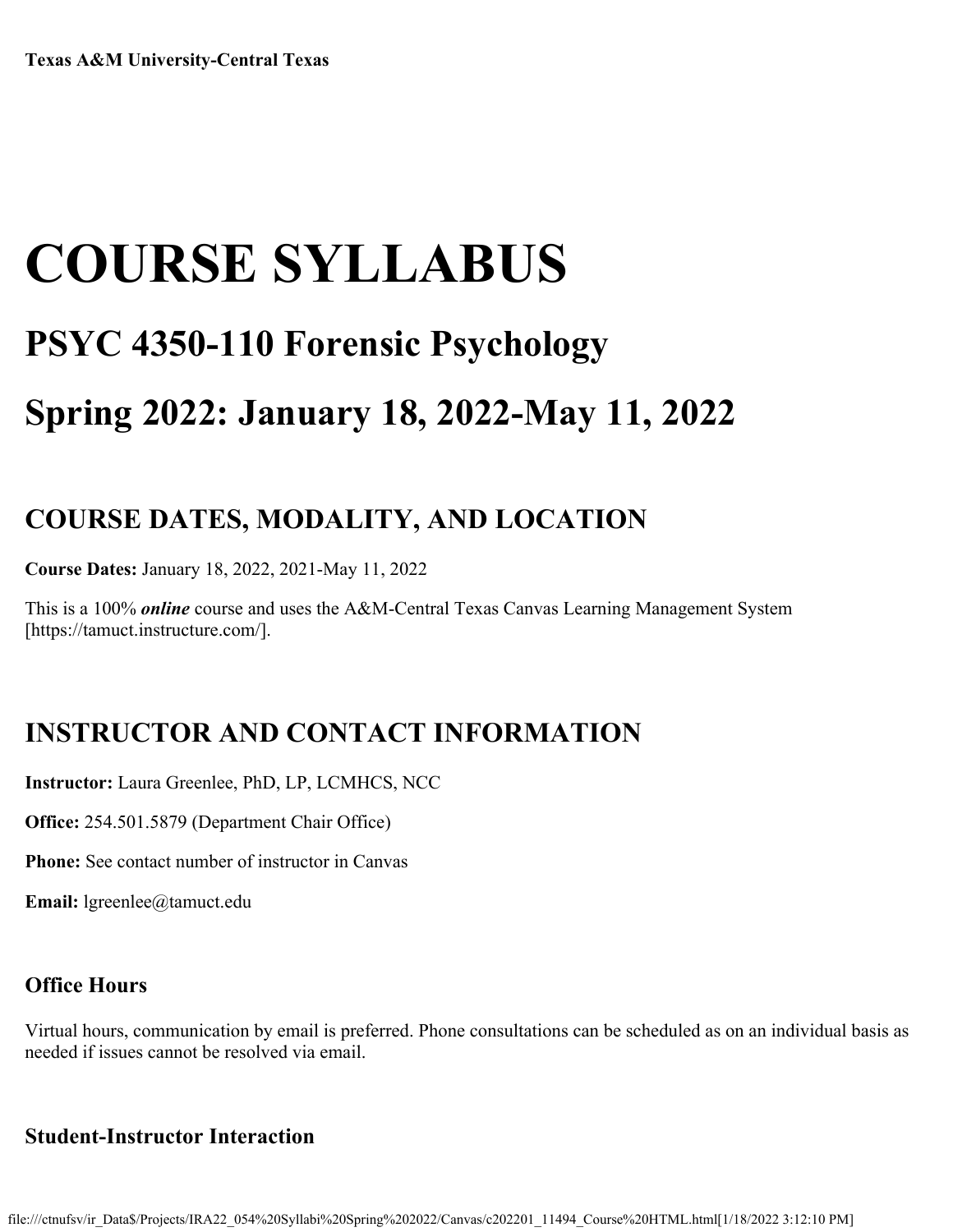Email is preferred mode of interaction. I will respond to emails within 24 hours. Appointment times can be made via email if needed.

## **WARRIOR SHIELD**

#### **Emergency Warning System for Texas A&M University-Central Texas:**

SafeZone provides a public safety application that gives you the ability to call for help with the push of a button. It also provides Texas A&M University-Central Texas the ability to communicate emergency information quickly via push notifications, email, and text messages. All students automatically receive email and text messages via their my CT accounts. Downloading SafeZone allows access to push notifications and enables you to connect directly for help through the app. You can download SafeZone from the app store and use your myCT credentials to login. If you would like more information, you can visit the SafeZone website ([www.safezoneapp.com\)](http://www.safezoneapp.com/).

To register SafeZone on your phone, please follow these 3 easy steps*:*

- 1. Download the SafeZone App from your phone store using the link below:
	- o [iPhone/iPad](https://apps.apple.com/app/safezone/id533054756): [https://apps.apple.com/app/safezone/id533054756]
	- [Android Phone / Tablet](https://play.google.com/store/apps/details?id=com.criticalarc.safezoneapp) [https://play.google.com/store/apps/details?id=com.criticalarc.safezoneapp]
- 2. Launch the app and enter your myCT email address (e.g.  $\{name\}$ ) ( $\emptyset$ ) tamuct.edu)
- 3. Complete your profile and accept the terms of service

## **COVID-19 SAFETY MEASURES**

#### **Updated Campus Plan**

#### Updated: August 4

A&M-Central Texas continues to monitor the state of the ongoing COVID pandemic as we prepare to welcome our Warriors back to campus for the Fall 2021 semester. Per Governor Abbott's **[Executive Order No. GA-36](https://gov.texas.gov/uploads/files/press/EO-GA-36_prohibition_on_mandating_face_coverings_response_to_COVID-19_disaster_IMAGE_05-18-2021.pdf)**, the University does not require face coverings. However, recent guidance from the US Centers for Disease Control and Prevention (CDC) recommends the use of face coverings by both vaccinated and unvaccinated individuals while indoors in areas of "substantial" or "high" transmission, due to concerns associated with the Delta variant. Bell County is currently categorized as "high transmission"

As our community prepares for the fall semester, we encourage all our Warriors to continue practicing safe habits for the health and wellbeing of you and those around you. These include:

- 1. Wear a face covering when recommended
- 2. Continue social distancing where possible
- 3. Get vaccinated
- 4. Avoid crowds and poorly ventilated spaces
- 5. Wash your hands often
- 6. Practice proper cough and sneeze etiquette
- 7. Clean and disinfect high touch surfaces
- 8. Monitor your health daily

#### **To report potential COVID-19 exposure or a positive COVID-19 test**, visit [https://redcap.tamhsc.edu/surveys/?](https://redcap.tamhsc.edu/surveys/?s=N38DRD4EMK) [s=N38DRD4EMK](https://redcap.tamhsc.edu/surveys/?s=N38DRD4EMK)

**To sign up for a free COVID-19 test**, available on campus after August 17, visit <https://tamus.curativeinc.com/welcome>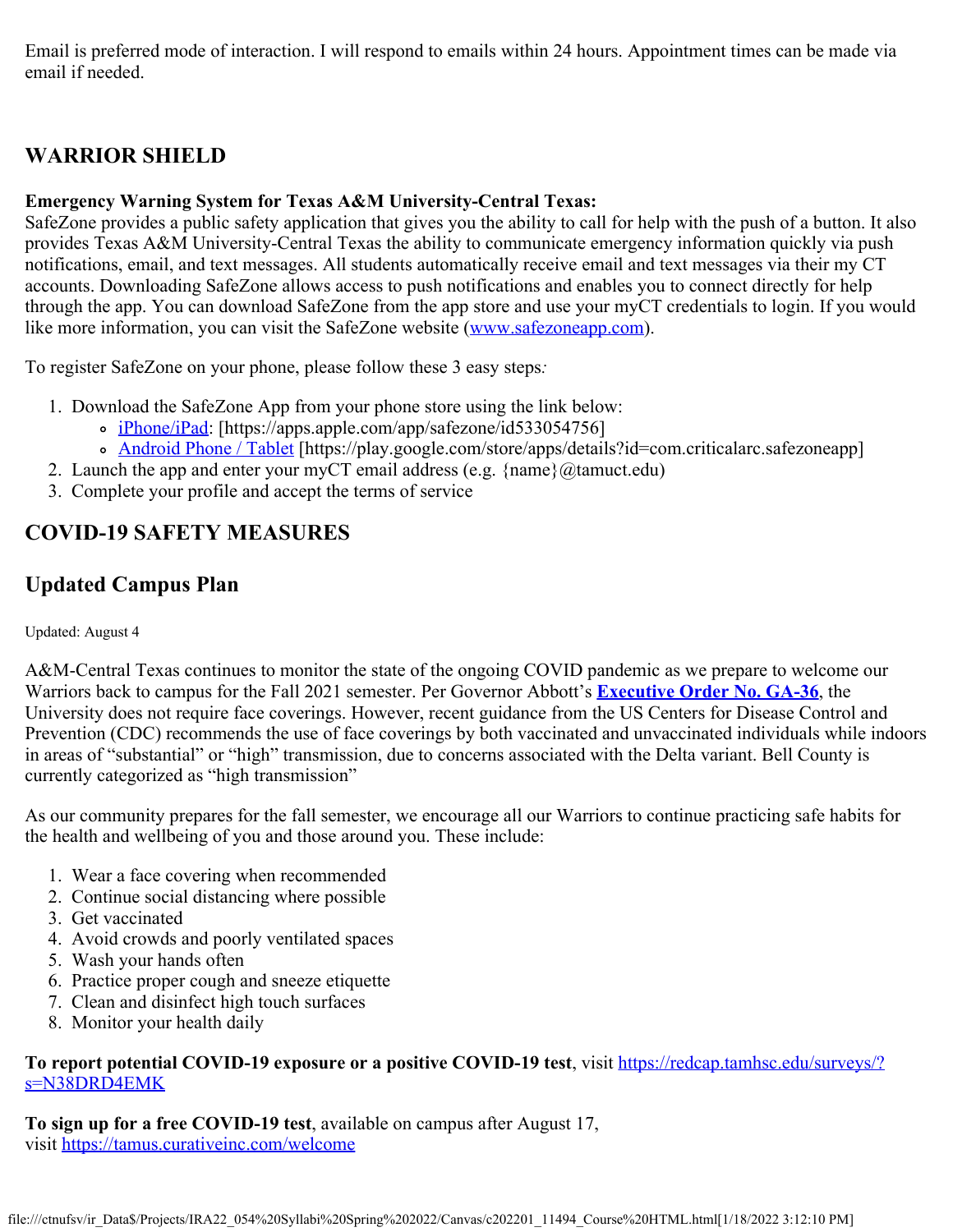Additional resources provided by the CDC can be found online **[HERE](https://www.cdc.gov/coronavirus/2019-ncov/prevent-getting-sick/prevention.html)**. Combined with existing environmental improvements on campus; such as touchless entry, UV treatments in the HVAC system, and enhanced cleaning schedules, consistently practicing these recommendations will help keep our Warrior community healthy.

Future updates will be posted online and sent via email as it becomes available. We look forward to seeing all our Warriors this fall semester.

## **COURSE INFORMATION**

#### **Course Overview and Description**

**This course is an introduction to the field of forensic psychology and its relation to the broad field of criminal justice, starting with the forensic psychology field's historical development. The field of forensic psychology is the application and techniques involving investigation of crime and explores the psychological causes and motivators that cause people to engage in criminal activity. Students will learn how psychology as a science and practice applies to questions and issues relating to law and the legal system. Emphasis will be placed on expert witness testimony and the social psychology of the courtroom and includes the roles and responsibilities of forensic professionals. Topics will include the major domains of law reviewed (E.g. criminal, civil, family, and juvenile), strategies for interviewing witnesses, expert testimony, trial consultation, and factors influencing the credibility of witnesses, victims, and offenders. Special topics within each of the respective domains of law that involve psychological decision making, also explore issues such as aggression, the antisocial personality (APD), competency, insanity, right to refuse and consent to treatment, dangerousness, psychological injury, "syndrome" evidence, mental health aspects of criminology, interrogations, confessions, mental health aspects of criminology, child abuse, delinquency vs dependency, duty to protect, and adolescent waiver to adult court. Contemporary issues such as initiatives for trauma informed courts and adherence to ADAAA rights for reasonable accommodations for litigants and victims will also be covered in this course.**

#### **Course Purpose**

The study of forensic psychology is interdisciplinary in that it is rooted in theory and research from a wide variety of academic disciplines, including psychology, sociology, psychiatry, criminal justice, law enforcement, law and the legal system, neuropsychology, psychopharmacology, genetics, and psychophysiology. One of the primary objectives of this course is to graphically illustrate and underscore the point that our understanding of forensic psychology requires an appreciation of the many contributions of knowledge provided by practical and theoretical foundations of knowledge and broad research efforts in each of these respective disciplines.

#### **Course Objectives/Student Learning Outcomes**

- 1. Demonstrate factual knowledge (terminology, classifications, methods, trends).
- 2. Demonstrate knowledge of fundamental principles, generalizations, or theories. 3
- 3. Apply course material to improve thinking, problem solving, and decisions, both in coursework and in real-life situations.
- 4. Demonstrate skill in expressing oneself in oral presentations and in writing.
- 5. Find and use resources for answering questions and solving problems.
- 6. Analyze and critically evaluate ideas, arguments, and points of view.
- 7. Practice skills in working with others as a member of a team.
- 8. Demonstrate specific skills, competencies, and points of view needed by professionals in fields most closely related to specific courses.
- 9. Demonstrate an understanding and appreciation of intellectual/cultural/historical activity in psychology.
- 10. Demonstrate a clear understanding of, and commitment to, ethics and personal values.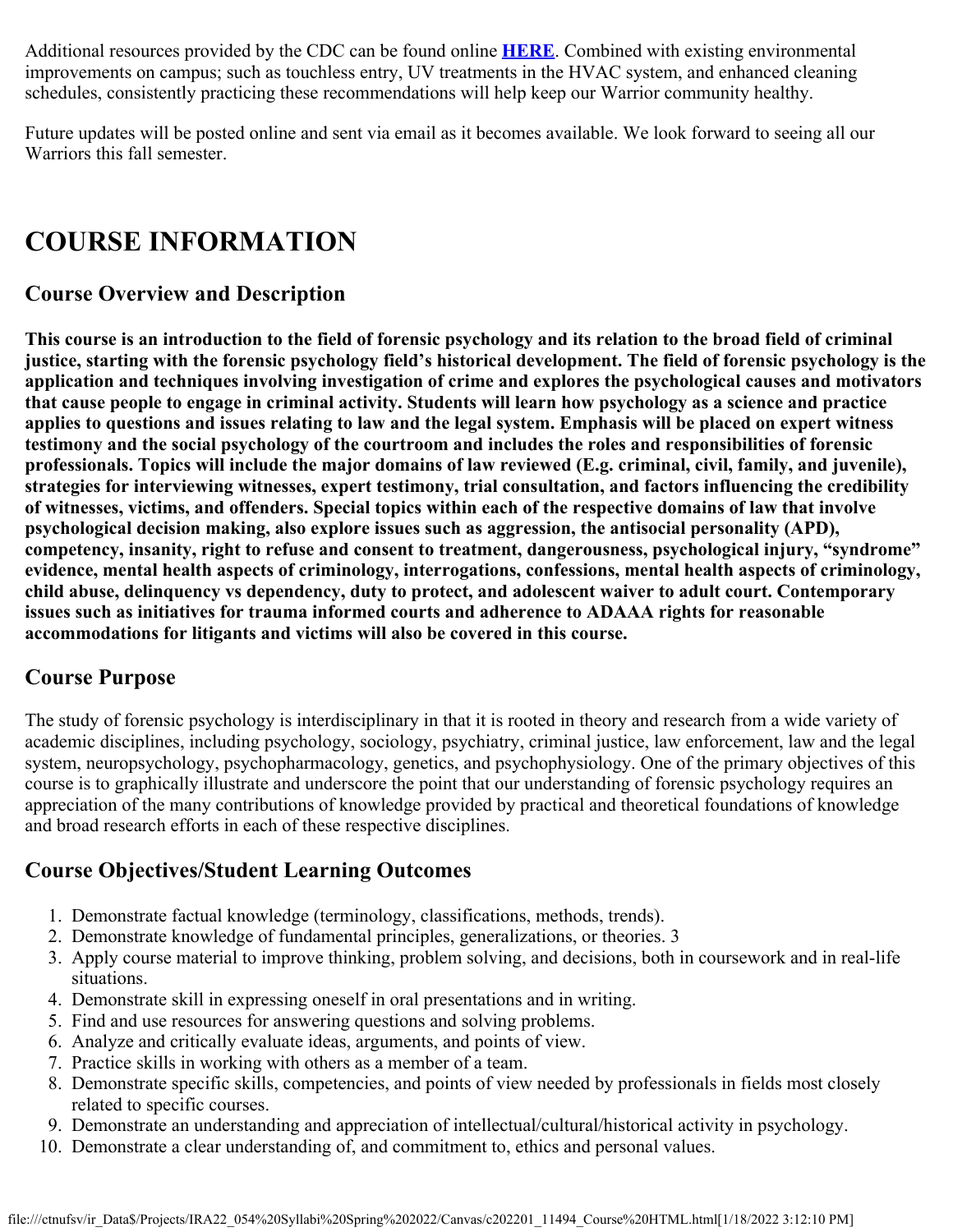#### **Competency Goals Statements (certification or standards)**

- 1. To survey the major areas of interest shared by and conflicted between psychology and the law.
- 2. To define forensic psychology and be familiar with the broad history between the fields of law and psychology.
- 3. To understand the roles and responsibilities of the field of forensic psychology, along with the individual roles and responsibilities of a forensic psychologist and related professionals.
- 4. To understand forensic psychologists' role in using various defense strategies such as insanity, competency, battered women syndrome, parental alienation, and rape trauma syndrome.
- 5. To understand the forensic psychologists' role in legal issues regarding children such as sexual abuse of children and child custody disputes.
- 6. To understand the forensic psychologists' role in jury selection, in death penalty cases, as trial consultants, and as expert witnesses.
- 7. To identify the myths surrounding the insanity defense and the legal implications for individuals who assert this defense.

## **Required Reading and Textbook(s)**

Introduction to Forensic Psychology: Research and Application, 6<sup>th</sup> Edition (2022). By Curt R. Bartol and Anne M. Bartol. Publisher: Sage ISBN-13: 978-1071815342

American Psychological Association. (2020). Publication Manual of the American Psychological Association (7<sup>th</sup> Ed). Washington DC: Publisher: APA ISBN: 978-1433832154

[For WI Courses] This is a Writing Instructive (WI) course so writing will be an integral part of my instruction and our interactions. Writing will also be a fundamental way that I measure student mastery of course content. WI means that you will have several opportunities to work on improving your writing skills. Students will have a final paper in the course as well as milestones leading to this assignment. Additionally, there will be a few other writing assignments in addition to discussion postings.

#### **COURSE REQUIREMENTS**

Students are expected to have adequate knowledge of the essentials of spelling, grammar and APA writing style, along with the guidelines of organization of papers, referencing and citations in accordance with APA style. If students lack knowledge in these areas, it is essential to work hand in hand with the writing center or writing mentor if possible. A generalized paper rubric will be posted under Rubrics under list of options on home page.

#### **Posting of Grades**

#### **Based on 100 possible points, the following grading scale is used for this course:**

900-1000 (90-100%) A

800-899 (80-89.99%) B

700-799 (70-79.99%) C

600-699 (60-69.99%) D

0-599 (0-59.99%) F

Grading is completed on Monday and Tuesday of each week for the previous week assignments and will be posted in Canvas within 48 hours of end of week, which ends Sunday evening at 11:59 PM. No work may be turned in once the course has ended. Final grades will be posted within 5 days of end of course.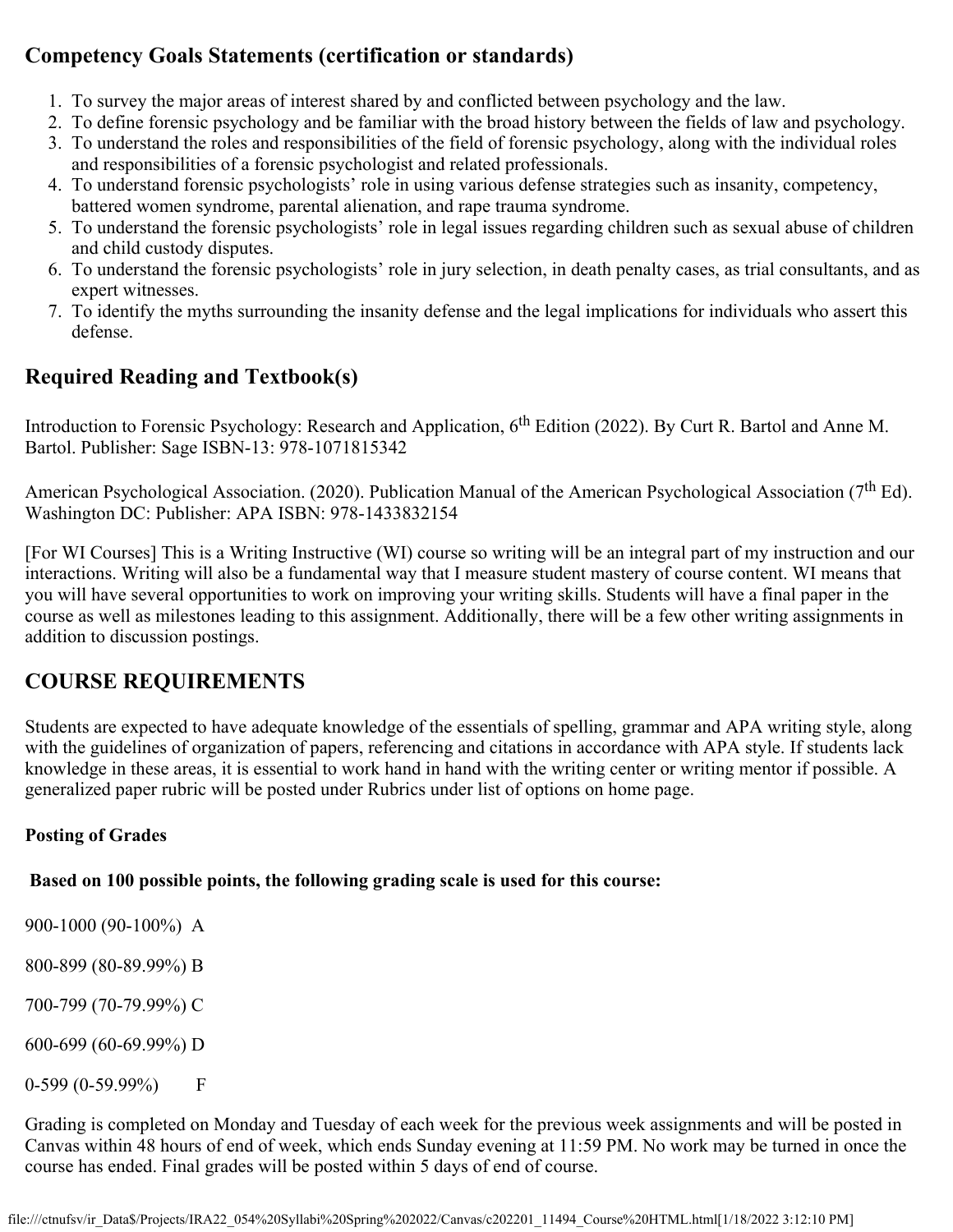#### **COURSE OUTLINE AND CALENDAR**

Complete Course Calendar, 16 Week Course

*Each week begins at 12:01 AM Monday, and ends at 11:59 PM on Sunday, which is also the due date/time for work from previous week.*

Week One (January 18-January 23)

Read Chapter One, *Introduction to Forensic Psychology*

Introductory posting, two weekly postings and two responses to peers for each, Brief Proposal for Community Forensic Psychology Observation or Interview Experience (Phone Interviews are recommended due to COVID)

Week Two (January 24-January 30)

Read Chapter Two, *Police and Public Safety Psychology*, two discussion board postings and two responses to peers for each, Video or Podcast Critique on video or podcast related to forensic psychology, such as TED talks, or podcasts with novel ideas to improve forensic psychology and lead to social change

Week Three (January 31-February 6)

Read Chapter 3, *Psychology of Investigations*, two weekly postings and two responses to peers for each, Milestone One Final Paper (choose topic)

Week Four (February 7-February 13)

Read Chapter Four, *Consulting and Testifying*, two weekly postings and two responses to peers for each, Fieldwork: Community Forensic Psychology Observation or Interview Experience

Week Five (February 14-February 20)

Read Chapter Five, *Consulting with Criminal Courts*, two weekly postings and two responses to peers for each, Write brief paper on Community Forensic Psychology Observation or Interview Experience.

Week Six (February 21-February 27)

Read Chapter Six, *Family Law and Other Forms of Civil Litigation*, two weekly postings and two responses to peers for each, prepare for Midterm Exam.

Week Seven (February 28-March 6)

Read Chapter Seven, *The Development of Delinquent and Criminal Behavior,* two weekly postings and two responses to peers for each, Midterm Exam on Chapters 1-7

Week Eight (March 7-March 13)

Read Chapter Eight, *Psychology and the Violence of Intimidation*, two weekly postings and two responses to peers for each (Milestone Two of Final Paper, choose 10 references and format in APA style(March 14-March 20) NOTE TAMUCT HAS SPRING BREAK THIS WEEK 3/14-3/18), NO f2f classes, but administrative offices open. Online class assignments will be due on usual schedule.

**Week Nine (March 14-March 27) NOTE THAT TAMUCT HAS SPRING BREAK 3/14-3/18), NO f2f classes, but administrative offices open. THESE WEEKS CAN BE USED AS CATCH UP WEEKS FOR THIS ONLINE CLASS. Resume your work as usual on Monday, March 21-March 27.**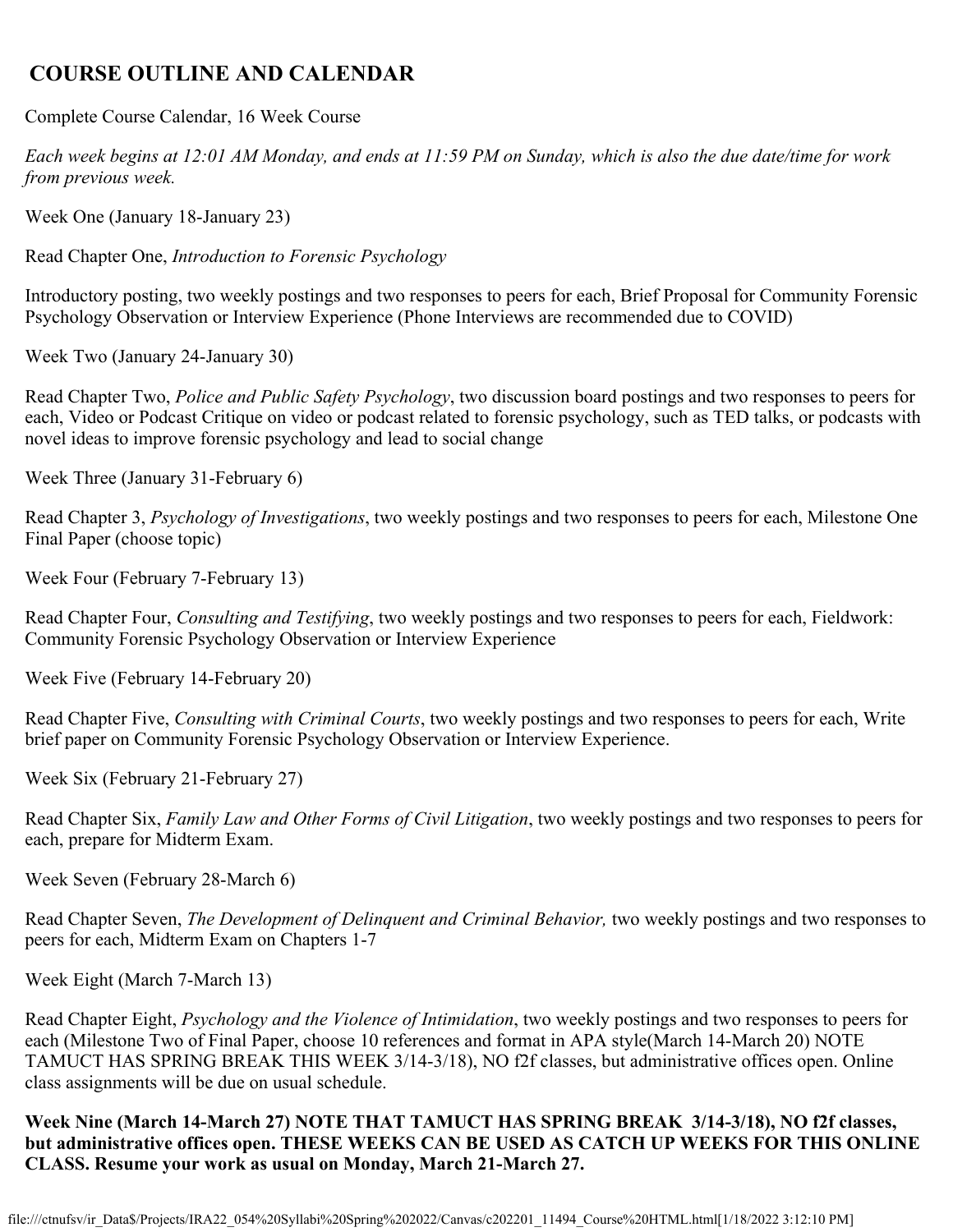Read Chapter Nine, *Psychology of Sexual Violence*, two weekly postings and two responses to peers for each, Controversial Perspectives on a Topic in Forensic Psychology paper.

Week Ten (March 28-April 3)

Read Chapter Ten, *Forensic Psychology and the Victims of Crime,* two weekly postings and two responses to peers for each, find a website /organization related to forensic psychology Initiatives promoting social change to explain and share with class. Examples are ADAAA Advocacy, International Society for Therapeutic Jurisprudence.

Week Eleven (April 4-April 10)

Read Chapter Eleven, *Family Violence and Child Victimization*, two weekly postings and two responses to peers for each, Reflection on Adverse Childhood Experience Study, prepare for final exam and final paper.

Week Twelve (April 11-April 17)

Read Chapter Twelve, *Correctional Psychology in Adult Settings*, two weekly postings and two responses to peers for each, prepare for final exam and final paper.

Week Thirteen (April 18-April 24)

Read Chapter Thirteen, *Juvenile Justice and Corrections,* two weekly postings and two responses to peers for each, rough draft of final paper.

Week Fourteen (April 25-May 1)

Review of Text, *Final Exam Chapters 8-13*, two weekly postings and two responses to peers for each

Week Fifteen (May 2-May 8)

No text reading, *Final Paper Due*, two weekly postings and two responses to peers for each

Week Sixteen (May 9-May 13); NOTE course ends on Friday instead of Sunday)

No text reading, *Reflection of Course Essay*, two weekly postings and two responses to peers for each

Assignments and Point Values

Students may earn 1000 pts in the course; most heavily weighted are DB postings, which require at least four to five days per week of online course involvement. The assignments are broken down into the follow point values:

- 384 total points in course, 24 total points each week. Two Initial Discussion Postings each week, two responses to each question: 32 Initial Postings  $\omega$  8 pts each and 64 responses to peers  $\omega$  2 pts each.
- 20 pts: Week One, Brief Proposal for Community Forensic Psychology Observation or Interview Experience (Phone Interviews are recommended due to COVID)
- 60 pts: Week Two, Video or Podcast Critique
- 20 pts: Week Three, Milestone One Final Paper, choose topic
- 0 pts: Week Four, Fieldwork: Community Forensic Psychology Observation or Interview Experience
- 66 pts: Week Five, Brief Paper on Community Forensic Psychology Observation or Interview Experience
- 100 pts: Week Seven, Midterm Exam (Chapters 1-7)
- 20 pts: Week Eight, Milestone Two of Final Paper, (10 scholarly references from library databases).
- 60 pts: Week Nine, Controversial Perspectives of a Topic in Forensic Psychology paper,
- 30 pts: Week Ten, find a forensic psychology website promoting social change to share with class.
- 20 pts: Week Twelve, Reflection on Adverse Childhood Experiences Study (ACE Study)
- 0 pts: Week Thirteen, rough draft of Final Paper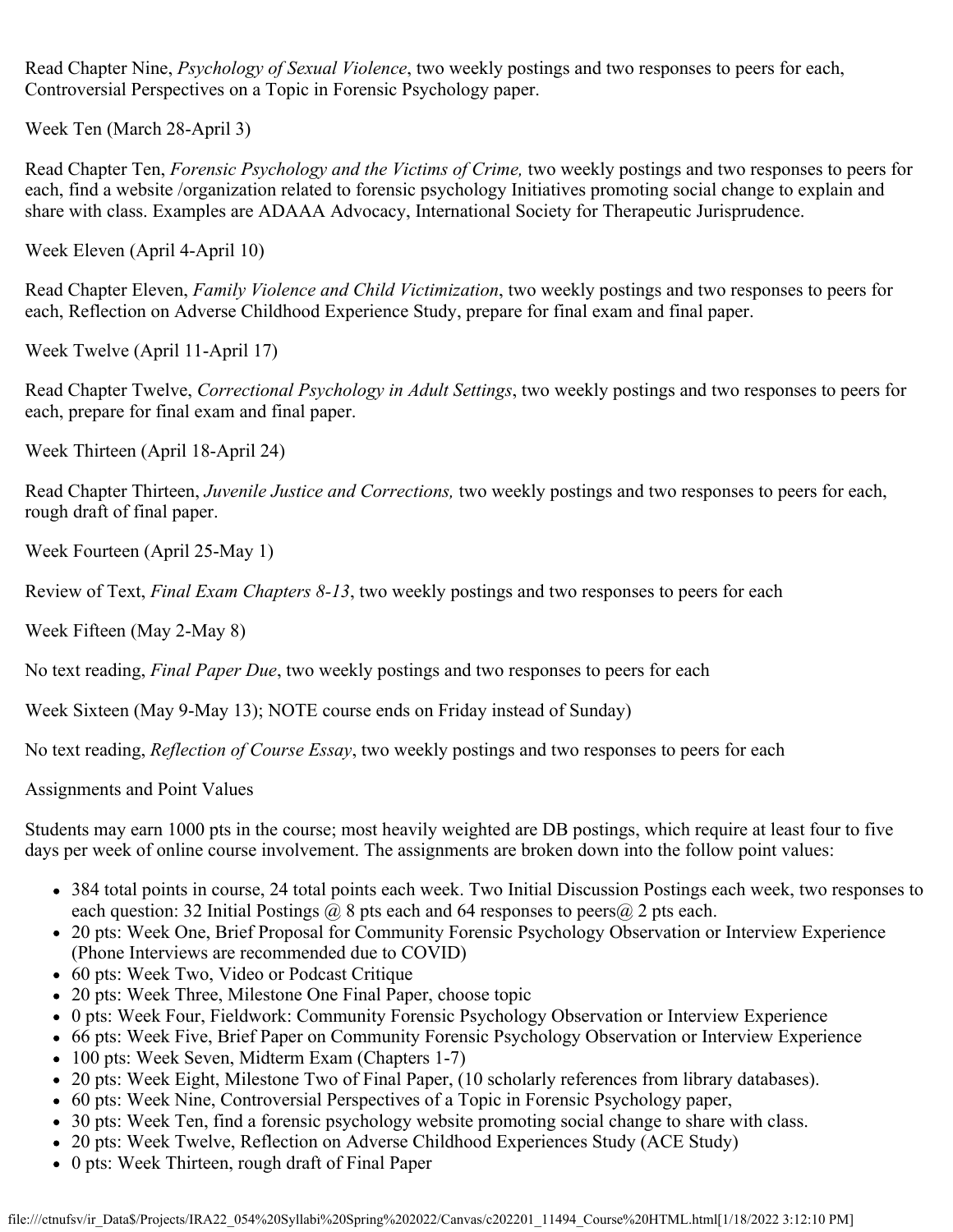- 100 pts: Week Fourteen, Final Exam (Chapters 8-13)
- 100 pts: Week Fifteen Final Paper Due
- 20 pts: Week Sixteen Reflection on Course Essay
- TOTAL =  $1000$  pts

#### ASSIGNMENT REQUIREMENTS AND RUBRICS

Discussion Board Postings (initial Postings)

Students are expected to read the assigned materials prior to addressing the weekly discussion questions, which are called initial postings. The initial postings are required to include at least a full paragraph or more (8-15 sentences), and an APA formatted reference list on bottom of posting, entitled References. Additionally, each initial posting should include ample APA formatted citations that correspond with reference list. The first initial DB posting should be completed by Wednesday evening of each week, and the second should be completed by Saturday evening. All responses to peers should be substantive but are not required to include a reference list. These are due by Sunday evening at the end of the course week. Class participation (Engagement) is based on the frequency and quality of online interactive participation with other students and professor. Quality participation pertains to a student commenting, discussing, asking questions, or respectfully disagreeing, or asking questions in relevant, meaningful ways, based on assigned readings and subject matter for the class. PLEASE AVOID discussing personal issues (unless they are fully relevant to discussion, do not "diagnose anyone," and do not share names of others in discussions with mental health issues since confidentiality is vital. Check grammar and spelling and avoid writing as though you are sending a text to your best friend. Each adequate initial posting is worth 8 pts for a total of 16 pts per week. Not including an APA formatted reference list and citations will lead to a deduction of up to 2-3 pts per initial posting.

Weekly Discussion Posting (Responses to Peers)

All responses to peers should be substantive but are not required to include a reference list. These are due by Sunday evening at the end of the course week. Regarding class participation, for each initial posting, students are required to respond to at least two peers' postings, preferably earlier in the week, but no later than Sunday evening when the week ends. You are encouraged to disagree with others, as topics in this course are likely to be controversial but be respectful to the perspectives of others. Please write at least a short paragraph, and avoid simple phrases such as, "I agree with you on your posting." Each adequate response to a peer is worth 2 pts for a total of 4 points per week.

Final Paper, Various Course Papers, and Essay.

I am a proponent of learning to write in APA style, since some of you may be writing for your profession or going on to graduate school. As such, I expect all paper assignments to include a cover page (title, your name, and A & A University Central Texas, in that order). The Final Paper should include an abstract, but the other papers do not need one. All papers should include an APA formatted reference page entitled References, and the references should be formatted in Hanging Indent Feature, found under Line Spacing Options, then Special, then Hanging. The final paper should be at least 15 pages in length and should include 10 scholarly references on the final page.

Avoid references from the web, blogs, magazines, newspaper clippings, dictionaries, or encyclopedias. Avoid websites that end in .com. You might find scholarly articles in sites that end in .gov, .edu, or .org, but I prefer you seek references from your university library databases. As college students you should learn that much information online is not credible. Please include topic headings throughout paper to help organize your work. These should include an introduction, a conclusion (both centered) and a few headings between these. See Levels of Headings in the APA Publication Manual to determine where to place headings, depending on their order of importance in paper.

Please use 12 Times New Roman or Arial font per APA, and double space your work. There should be no space between paragraphs, and no space between headings and text. You must use Word, so that I can see your actually formatting. I will send you an APA Sample Paper early in the course to help you visualize what a paper should look like. Please don't retrieve APA templates online, and don't write on my APA Sample. Use it simply as your guide so you can create your own paper template. Please indent all new paragraphs and avoid run on or single paragraph papers. I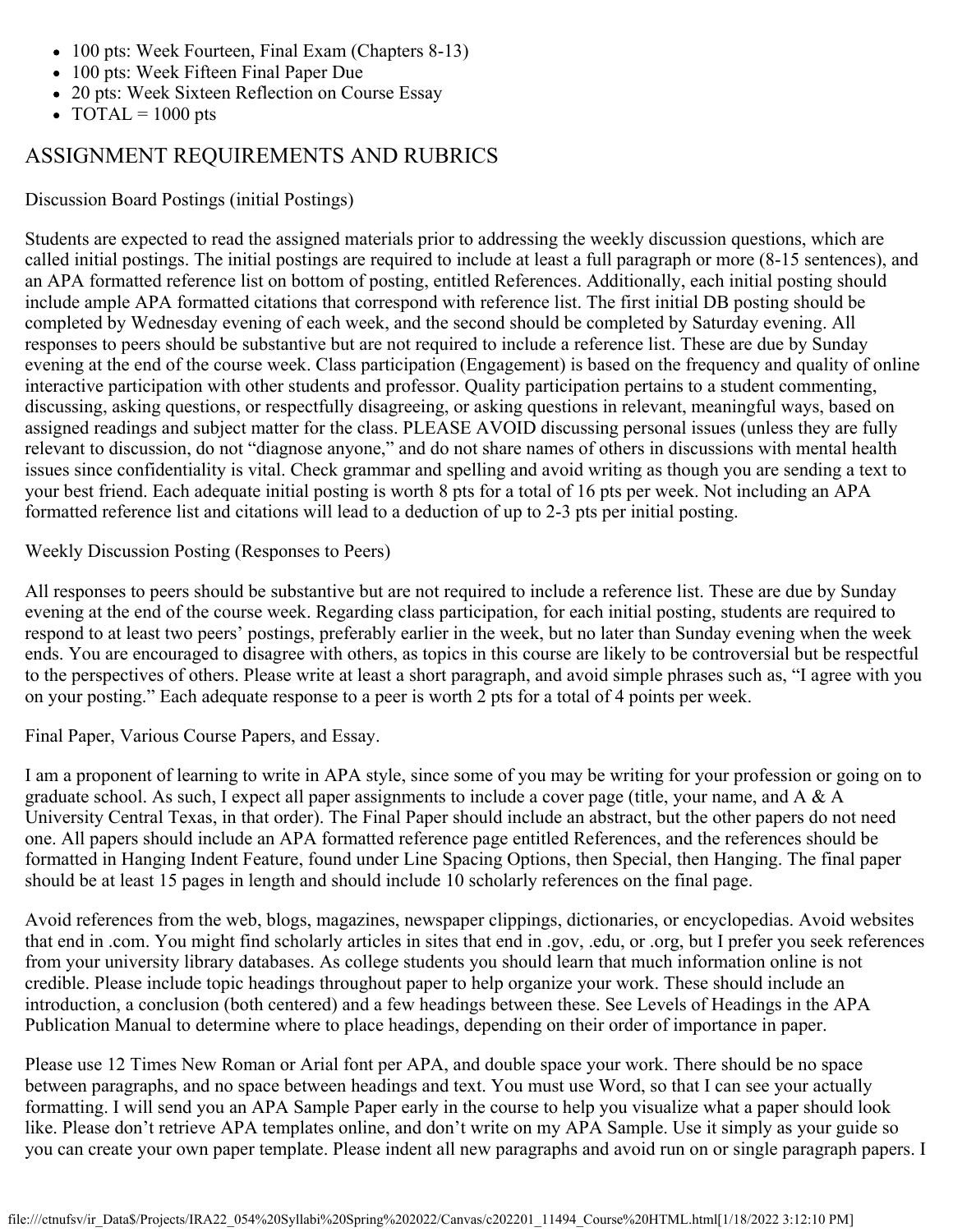prefer you do not include quotations in your paper, just use your own wording. Slang terms and etc. are not acceptable. Ideally, it is best to write in third person in all papers, thereby avoiding the use of "I," "we, "and "you." Do your research to determine if you need to use pronouns that display cultural sensitivity. You should include a running head on top left, as well as page numbers in top right corner. No fancy fonts per APA. To help with insertion of header, in Word, locate the insert tab, page number, top of page, and plain number 3. Select plain number 3. At this point you may type in your header according to the APA Publication Manual. Your University Writing Center will be able to assist if needed, and you may also learn more from the Purdue Owl Writing Center, online.

Rubrics for papers will be included in the actual course. You are expected to use solid organization of papers, wellconstructed and reader friendly headings, pertinent content, free of personal information and one-sided opinions, correct grammar and spelling, APA style, APA formatted references.

#### **Important University Dates:**

The following calendar is proposed and **scheduled to change** without notice.

| Date                 | <b>Description</b>                                                                                                       |
|----------------------|--------------------------------------------------------------------------------------------------------------------------|
| August 23, 2021      | Add, Drop, and Late Registration Begins for 16- and First 8-week Classes \$25 Fee assessed for late<br>registrants       |
| August 23, 2021      | Classes Begin for Fall Semester                                                                                          |
| August 25, 2021      | Deadline for Add, Drop, and Late Registration for 16- and First 8-Week Classes                                           |
| August 30, 2021      | Deadline to Drop First 8-week Classes with No Record                                                                     |
| September 6,<br>2021 | Labor Day (University open and classes will be held)                                                                     |
| September 7,<br>2021 | Deadline to drop 16-week Classes with No Record                                                                          |
| October 4, 2021      | Deadline for Teacher Education Program Applications                                                                      |
| October 1, 2021      | Deadline to Drop First 8-week Classes with a Quit (Q) or Withdraw (W)                                                    |
| October 15, 2021     | Deadline for Clinical Teaching/Practicum Applications                                                                    |
| October 15, 2021     | Classes End for First 8-week Session                                                                                     |
| October 15, 2021     | Deadline to Withdraw from University for First 8-Week Classes (WF)                                                       |
| October 18, 2021     | Add, Drop, and Late Registration Begins for Second 8-Week Classes \$25 Fee assessed for late<br>registrants              |
| October 18, 2021     | Classes Begin for Second 8-Week Session                                                                                  |
| October 18, 2021     | Class Schedule Published for Spring Semester                                                                             |
|                      | October 19, 2021 Deadline for Faculty Submission of First 8-Week Class Final Grades (due by 3pm)                         |
|                      | October 20, 2021 Deadline for Add, Drop, and Late Registration for Second 8-Week Classes                                 |
|                      | October 25, 2021 Deadline to Drop Second 8-Week Classes with No Record                                                   |
|                      | October 19, 2021 Deadline for Graduation Application for Fall Ceremony Participation                                     |
|                      | November 1, 2021 Deadline for GRE/GMAT Scores to Graduate School Office                                                  |
|                      | November 1, 2021 Registration Opens for Spring Semester                                                                  |
|                      | November 5, 2021 Deadline to Drop 16-Week Classes with a Quit (Q) or Withdraw (W)                                        |
| November 11,<br>2021 | Veteran's Day (University Closed)                                                                                        |
| November 20,<br>2021 | Deadline for Final Committee-Edited Theses Fall Semester with Committee Approval Signatures to<br>Graduate School Office |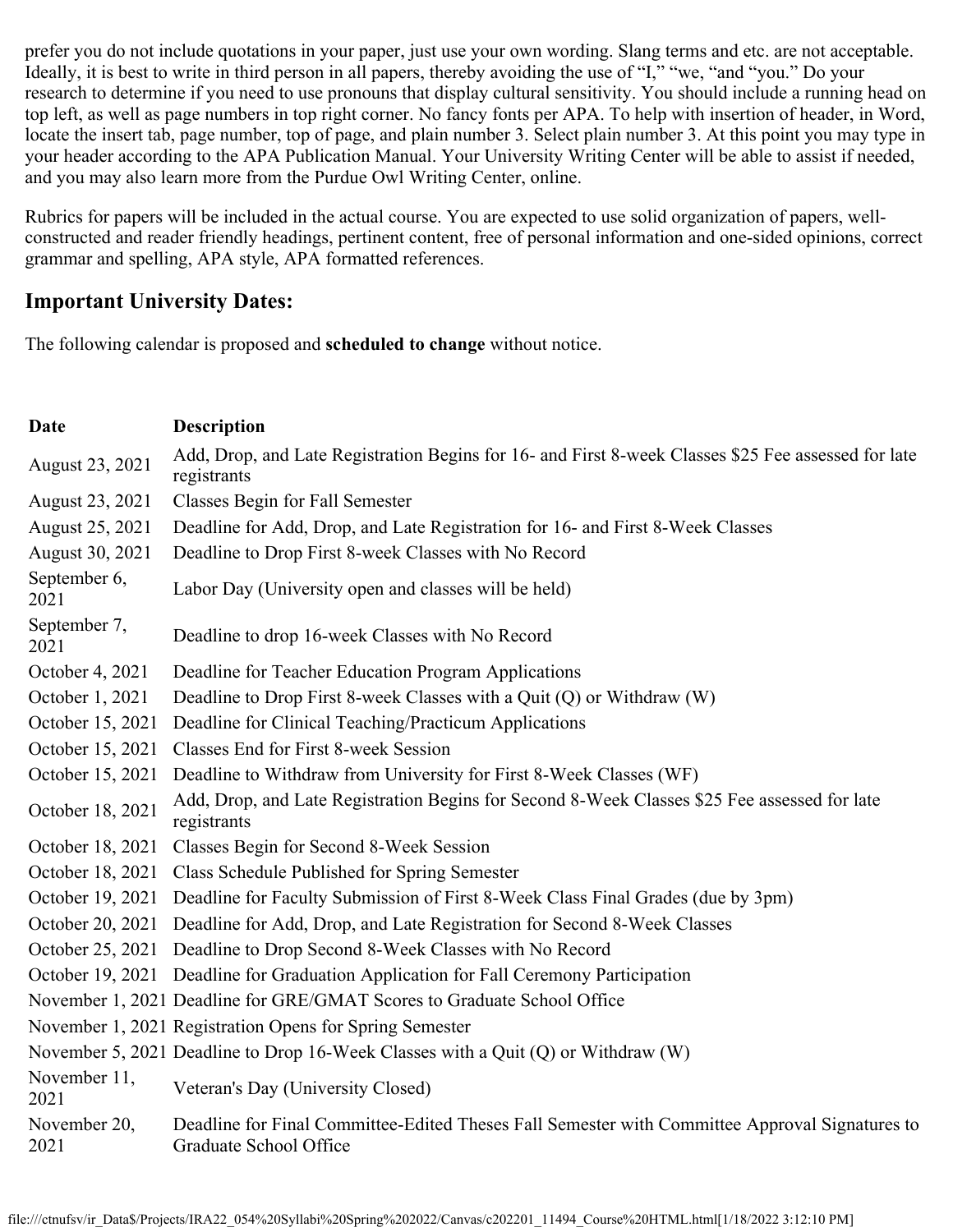| November 25-26,<br>2021   | Thanksgiving (University Closed)                                                                    |
|---------------------------|-----------------------------------------------------------------------------------------------------|
| November 29,<br>2021      | Deadline to Drop Second 8-Week Classes with a Quit (Q) or Withdraw (W)                              |
| December 10,<br>2021      | Deadline to Withdraw from University for 16- and Second 8-Week Classes                              |
| December 10,<br>2021      | <b>Fall Semester Ends</b>                                                                           |
| December 10,<br>2021      | Deadline for Applications for Tuition Rebate for Fall Graduation (5pm)                              |
| December 10,<br>2021      | Deadline for Fall Degree Conferral Applications to the Registrar's Office \$20 Late Application Fee |
| December 10,<br>2021      | Fall Commencement Ceremony Bell County Expo 7 pm                                                    |
| December 14,<br>2021      | Deadline for Faculty Submission of 16-Week and Second 8-Week Final Class Grades (due by 3pm)        |
| December 14,<br>2021      | Deadline for Theses to Clear Graduate School Office for Fall Semester                               |
| December 24-31,<br>2021   | Winter Break (University Closed)                                                                    |
| <b>Calendar Deadlines</b> |                                                                                                     |

#### **TECHNOLOGY REQUIREMENTS AND SUPPORT**

If this is the first time taking an online course, it is recommended to go through the entire tutorial for the Canvas platform. As technology issues are generally not acceptable excuses for not completing work, ensure your computer is configured correctly and issues should be resolved prior to work deadlines. Students should use Microsoft Word for all papers. Students who use Mac computers can install Word, which may be available for a student rate with assistance of the helpdesk.

#### **Technology Requirements**

This course will use the A&M-Central Texas Instructure Canvas learning management system.

Logon to A&M-Central Texas Canvas [https://tamuct.instructure.com/] or access Canvas through the TAMUCT Online link in myCT [https://tamuct.onecampus.com/]. You will log in through our Microsoft portal.

Username: Your MyCT email address. Password: Your MyCT password

It is strongly recommended that you have the latest versions of Chrome or Firefox browsers. Canvas no longer supports any version of Internet Explorer.

#### **Canvas Support**

Use the Canvas Help link, located at the bottom of the left-hand menu, for issues with Canvas. You can select "Chat with Canvas Support," submit a support request through "Report a Problem," or call the Canvas support line: 1-844-757-0953.

For issues related to course content and requirements, contact your instructor.

## **Other Technology Support**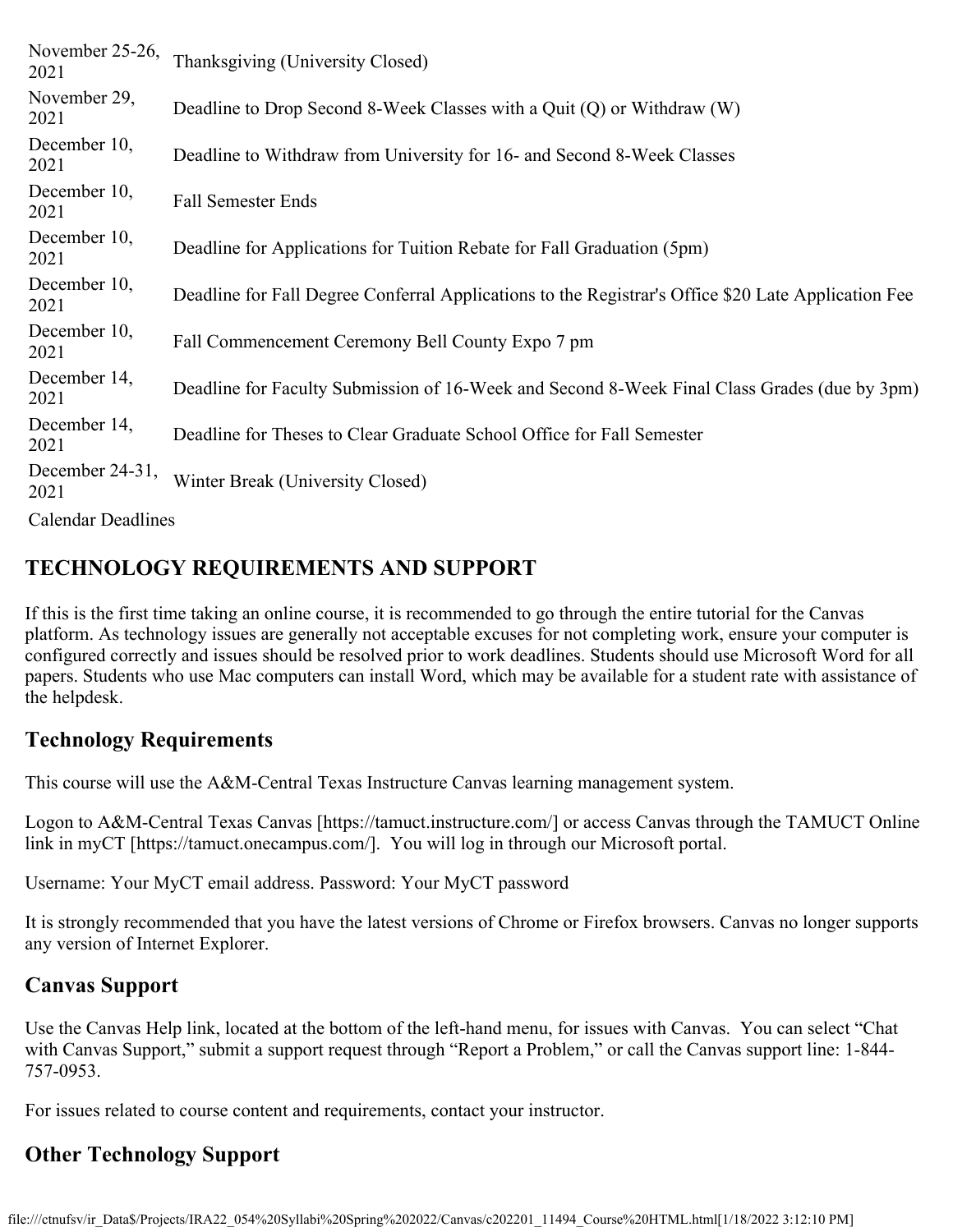For log-in problems, students should contact Help Desk Central

24 hours a day, 7 days a week

Email: [helpdesk@tamu.edu](mailto:helpdesk@tamu.edu)

Phone: (254) 519-5466

[Web Chat](http://hdc.tamu.edu/): [http://hdc.tamu.edu]

*Please let the support technician know you are an A&M-Central Texas student.*

# **UNIVERSITY RESOURCES, PROCEDURES, AND GUIDELINES**

## **Drop Policy**

If you discover that you need to drop this class, you must complete a **Drop Request Form** 

[https://www.tamuct.edu/registrar/docs/Drop\_Request\_Form.pdf].

Professors cannot drop students; this is always the responsibility of the student. The Registrar's Office will provide a deadline on the Academic Calendar for which the form must be completed, signed and returned. Once you return the signed form to the Registrar's Office, you must go into Warrior Web and confirm that you are no longer enrolled. If you still show as enrolled, FOLLOW-UP with the Registrar's Office immediately. You are to attend class until the procedure is complete to avoid penalty for absence. Should you miss the drop deadline or fail to follow the procedure, you will receive an F in the course, which may affect your financial aid and/or VA educational benefits.

## Academic Integrity

Texas A&M University -Central Texas values the integrity of the academic enterprise and strives for the highest standards of academic conduct. A&M-Central Texas expects its students, faculty, and staff to support the adherence to high standards of personal and scholarly conduct to preserve the honor and integrity of the creative community. Academic integrity is defined as a commitment to honesty, trust, fairness, respect, and responsibility. Any deviation by students from this expectation may result in a failing grade for the assignment and potentially a failing grade for the course. Academic misconduct is any act that improperly affects a true and honest evaluation of a student's academic performance and includes, but is not limited to, cheating on an examination or other academic work, plagiarism and improper citation of sources, using another student's work, collusion, and the abuse of resource materials. All academic misconduct concerns will be reported to the university's Office of Student Conduct. Ignorance of the university's standards and expectations is never an excuse to act with a lack of integrity. When in doubt on collaboration, citation, or any issue, please contact your instructor before taking a course of action.

For more [information regarding the Student Conduct process](https://www.tamuct.edu/student-affairs/student-conduct.html), [https://www.tamuct.edu/student-affairs/studentconduct.html].

If you know of potential honor violations by other students, you may [submit a report](https://cm.maxient.com/reportingform.php?TAMUCentralTexas&layout_id=0), [https://cm.maxient.com/reportingform.php?TAMUCentralTexas&layout\_id=0].

#### **Academic Accommodations**

At Texas A&M University-Central Texas, we value an inclusive learning environment where every student has an equal chance to succeed and has the right to a barrier-free education. The Office of Access and Inclusion is responsible for ensuring that students with a disability receive equal access to the university's programs, services and activities. If you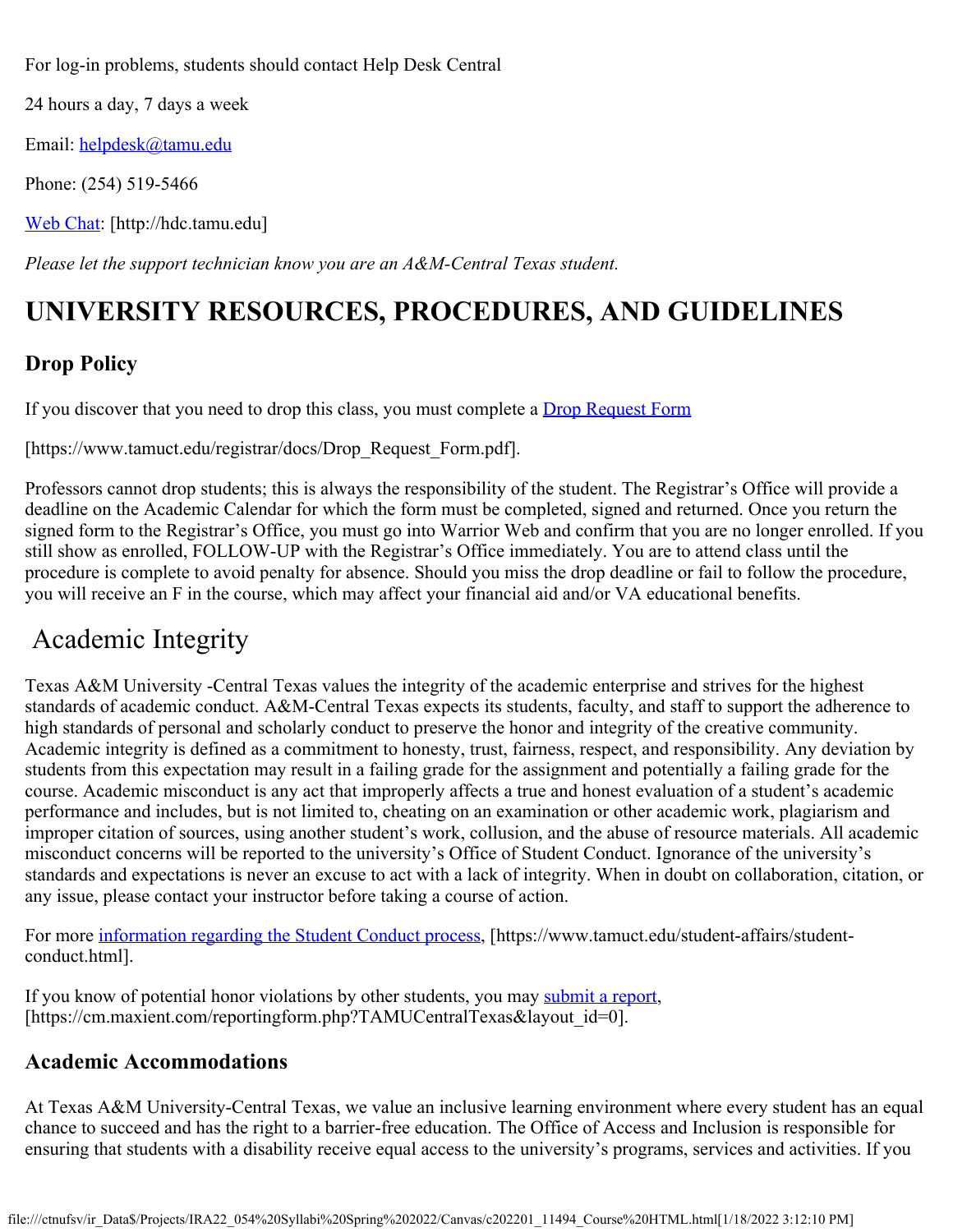believe you have a disability requiring reasonable accommodations please contact the Office of Access and Inclusion, WH-212; or call (254) 501-5836. Any information you provide is private and confidential and will be treated as such.

For more information please visit our **Access & Inclusion** Canvas page (log-in required) [https://tamuct.instructure.com/courses/717]

# Important information for Pregnant and/or Parenting Students

Texas A&M University-Central Texas supports students who are pregnant and/or parenting. In accordance with requirements of Title IX and related guidance from US Department of Education's Office of Civil Rights, the Dean of Student Affairs' Office can assist students who are pregnant and/or parenting in seeking accommodations related to pregnancy and/or parenting. Students should seek out assistance as early in the pregnancy as possible. For more information, please visit [Student Affairs](https://www.tamuct.edu/student-affairs/index.html) [https://www.tamuct.edu/student-affairs/index.html]. Students may also contact the institution's Title IX Coordinator. If you would like to read more about these [requirements and guidelines](http://www2.ed.gov/about/offices/list/ocr/docs/pregnancy.pdf) online, please visit the website [http://www2.ed.gov/about/offices/list/ocr/docs/pregnancy.pdf].

Title IX of the Education Amendments Act of 1972 prohibits discrimination on the basis of sex and gender–including pregnancy, parenting, and all related conditions. A&M-Central Texas is able to provide flexible and individualized reasonable accommodation to pregnant and parenting students. All pregnant and parenting students should contact the Associate Dean in the Division of Student Affairs at (254) 501-5909 to seek out assistance. Students may also contact the University's Title IX Coordinator.

## **Tutoring**

Tutoring is available to all A&M-Central Texas students, both on-campus and online. Subjects tutored on campus include Accounting, Advanced Math, Biology, Finance, Statistics, Mathematics, and Study Skills. Tutors are available at the Tutoring Center in Warrior Hall, Suite 111. Tutor.com tutoring **will not** offer writing support beginning August 1, 2019.

If you have a question regarding tutor schedules, need to schedule a tutoring session, are interested in becoming a tutor, or have any other question, contact Academic Support Programs at (254) 519-5796, or by emailing Dr. DeEadra AlbertGreen at [deeadra.albertgreen@tamuct.edu](mailto:deeadra.albertgreen@tamuct.edu).

Chat live with a tutor 24/7 for almost any subject from on your computer! Tutor.com is an online tutoring platform that enables A&M-Central Texas students to log in and receive online tutoring support at no additional cost. This tool provides tutoring in over 40 subject areas. Access Tutor.com through Canvas.

# University Writing Center

Located in Warrior Hall 416, the University Writing Center (UWC) at Texas A&M University–Central Texas (TAMUCT) is a free workspace open to all TAMUCT students from 10:00 a.m.-5:00 p.m. Monday thru Thursday with satellite hours in the University Library Monday thru Thursday from 6:00-9:00 p.m. This semester, the UWC is also offering online only hours from 12:00-3:00 p.m. on Saturdays.

Tutors are prepared to help writers of all levels and abilities at any stage of the writing process. While tutors will not write, edit, or grade papers, they will assist students in developing more effective composing practices. By providing a practice audience for students' ideas and writing, our tutors highlight the ways in which they read and interpret students' texts, offering guidance and support throughout the various stages of the writing process. In addition, students may work independently in the UWC by checking out a laptop that runs the Microsoft Office suite and connects to WIFI, or by consulting our resources on writing, including all of the relevant style guides. Whether you need help brainstorming ideas, organizing an essay, proofreading, understanding proper citation practices, or just want a quiet place to work, the UWC is here to help!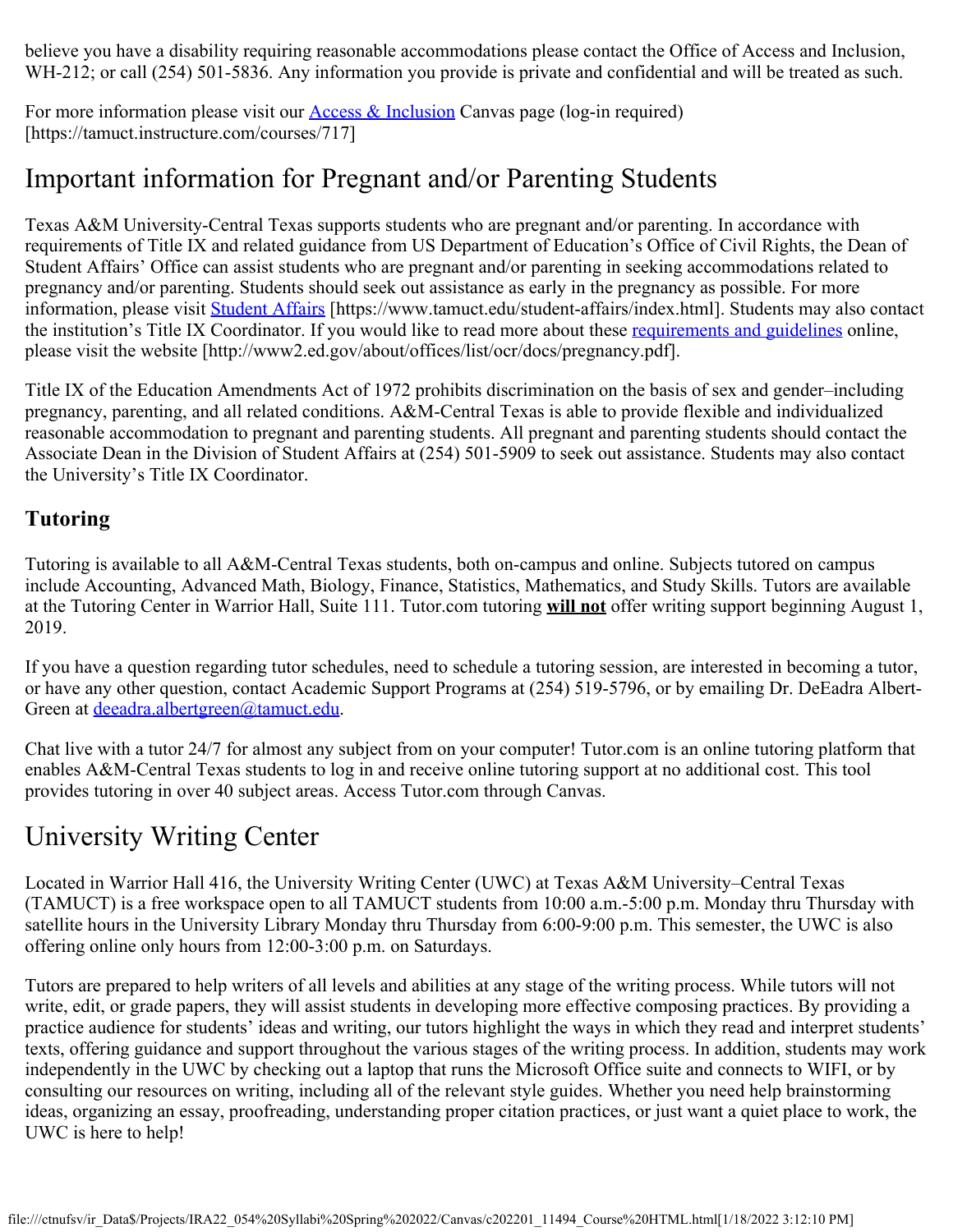Students may arrange a one-to-one session with a trained and experienced writing tutor by visiting the UWC during normal operating hours (both half-hour and hour sessions are available) or by making an appointment via [WCOnline](https://tamuct.mywconline.com/) [https://tamuct.mywconline.com/]. In addition, you can email Dr. Bruce Bowles Jr. at **bruce.bowles@tamuct.edu** if you have any questions about the UWC and/or need any assistance with scheduling.

## **University Library**

The University Library provides many services in support of research across campus and at a distance. We offer over 200 electronic databases containing approximately 250,000 eBooks and 82,000 journals, in addition to the 85,000 items in our print collection, which can be mailed to students who live more than 50 miles from campus. Research guides for each subject taught at A&M-Central Texas are available through our website to help students navigate these resources. On campus, the library offers technology including cameras, laptops, microphones, webcams, and digital sound recorders.

Research assistance from a librarian is also available 24 hours a day through our online chat service, and at the reference desk when the library is open. Research sessions can be scheduled for more comprehensive assistance and may take place on Skype or in-person at the library. Assistance may cover many topics, including how to find articles in peerreviewed journals, how to cite resources, and how to piece together research for written assignments.

Our 27,000-square-foot facility on the A&M-Central Texas main campus includes student lounges, private study rooms, group work spaces, computer labs, family areas suitable for all ages, and many other features. Services such as interlibrary loan, TexShare, binding, and laminating are available. The library frequently offers workshops, tours, readings, and other events. For more information, please visit our [Library website](https://tamuct.libguides.com/index) [http://tamuct.libguides.com/index].

# **OPTIONAL POLICY STATEMENTS**

## **A Note about Sexual Violence at A&M-Central Texas**

Sexual violence is a serious safety, social justice, and public health issue. The university offers support for anyone struggling with these issues. University faculty are mandated reporters, so if someone discloses that they were sexually assaulted (or a victim of Domestic/Dating Violence or Stalking) while a student at TAMUCT, faculty members are required to inform the Title IX Office. If you want to discuss any of these issues confidentially, you can do so through Student Counseling (254-501-5955) located on the second floor of Warrior Hall (207L).

Sexual violence can occur on our campus because predators often feel emboldened, and victims often feel silenced or shamed. It is incumbent on ALL of us to find ways to actively create environments that tell predators we don't agree with their behaviors and tell survivors we will support them. Your actions matter. Don't be a bystander; be an agent of change. For additional information on campus policy and resources visit the **[Title IX webpage](https://www.tamuct.edu/departments/compliance/titleix.php)** [https://www.tamuct.edu/departments/compliance/titleix.php].

# **Behavioral Intervention**

Texas A&M University-Central Texas cares about the safety, health, and well-being of its students, faculty, staff, and community. If you are aware of individuals for whom you have a concern, who are exhibiting behaviors that pose a threat to safety, or individuals causing a significant disruption to our community, please make a referral to the Behavioral Intervention Team. You can complete the [referral](https://cm.maxient.com/reportingform.php?TAMUCentralTexas&layout_id=2) online [https://cm.maxient.com/reportingform.php? TAMUCentralTexas&layout id=2].

Anonymous referrals are accepted. Please see the **Behavioral Intervention Team** website for more information [https://www.tamuct.edu/student-affairs/bat.html]. If a person's behavior poses an imminent threat to you or another, contact 911 or A&M-Central Texas University Police at 254-501-5800.